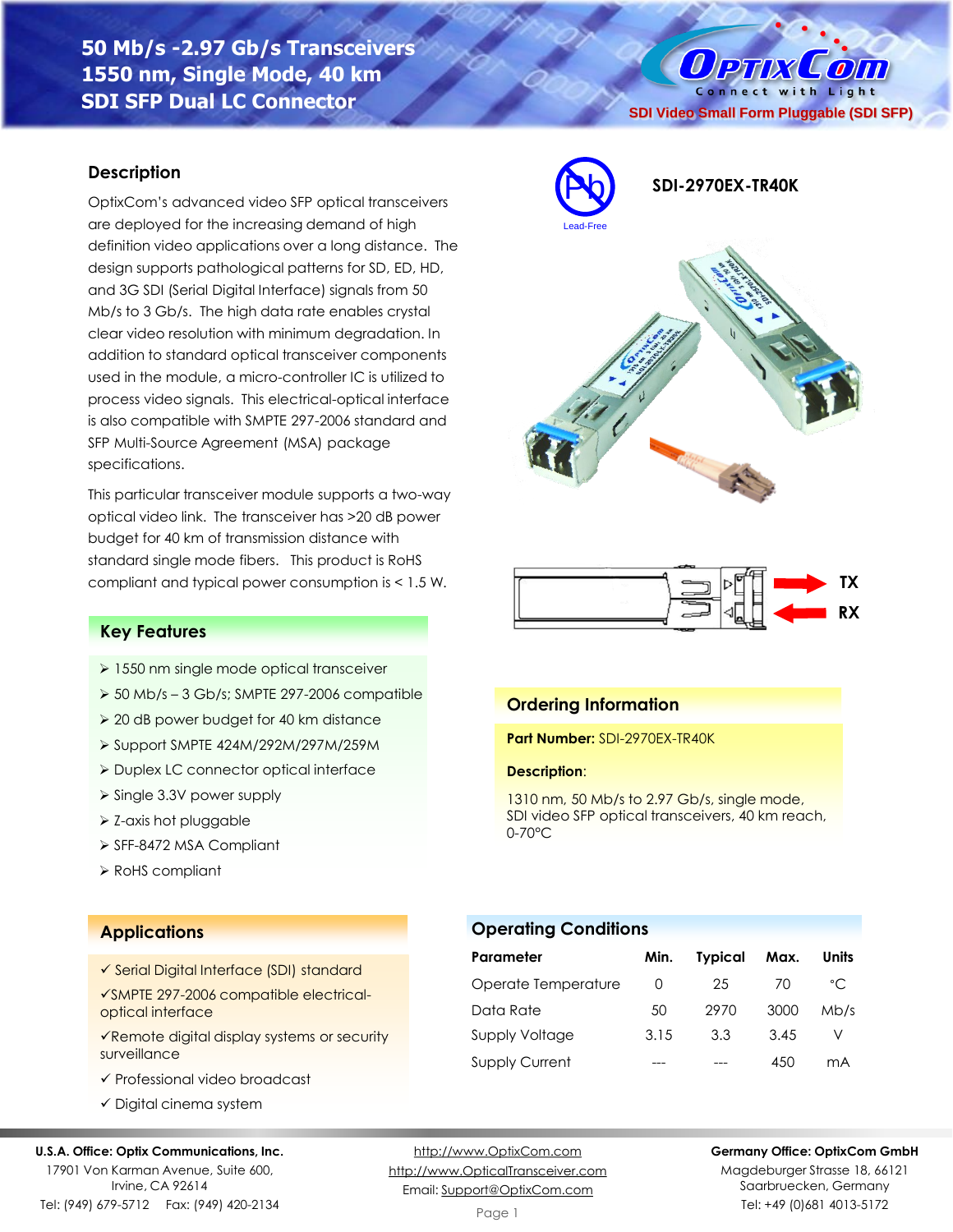

# **Absolute Maximum Ratings**

| Parameter                                | Symbol | Min.  | Max. | <b>Units</b> |
|------------------------------------------|--------|-------|------|--------------|
| Storage Temperature                      | Tst    | -40   | 85   | °C           |
| Humidity                                 | R.H.   | $---$ | 85   | $\%$         |
| Soldering Temperature (10 sec. on leads) | Tsd    |       | 260  | °C           |

# **Transmitter Electro-Optical Characteristics**

| Parameter                                 |        | Symbol             | Min. | <b>Typical</b> | Max. | <b>Units</b> |
|-------------------------------------------|--------|--------------------|------|----------------|------|--------------|
| Differential Input Voltage <sup>1</sup>   |        | $\Delta V_i$       | 0.4  |                | 1.8  | $\vee$       |
| Differential Input Impedance <sup>2</sup> |        | Ζ                  | 90   | 100            | 110  | ohm          |
| Optical Output Power <sup>3</sup>         |        | P <sub>O</sub>     | $-2$ | $\Omega$       | $+3$ | dBm          |
| Optical Wavelength                        |        | $\lambda$          | 1480 | 1550           | 1580 | nm           |
| Spectral Width (-20 dB)                   |        | $\varDelta\lambda$ | ---  |                |      | nm           |
| Side Mode Suppression Ratio               |        | SMSR               | 30   |                |      | dB           |
| <b>Extinction Ratio</b>                   |        | ET                 | 5    | 8              |      | dB           |
|                                           | SD-SDI |                    | ---  |                | 1500 |              |
| Rise/Fall Time<br>$(20\% - 80\%)$         | HD-SDI | Tr/Tf              |      |                | 270  | ps           |
|                                           | 3G-SDI |                    |      |                | 135  |              |
| <b>Total Jitter</b><br>PRBS & Color Bar   | SD-SDI |                    |      | 70             | 200  |              |
|                                           | HD-SDI | Tj                 |      | 50             | 135  | ps           |
|                                           | 3G-SDI |                    |      | 70             | 100  |              |
| <b>Total Jitter</b><br>Pathological       | SD-SDI |                    |      | 200            | 300  |              |
|                                           | HD-SDI | Tj                 |      | 115            |      | ps           |
|                                           | 3G-SDI |                    |      | 120            |      |              |

Notes:

- 1. Applied to AC LVPECL I/O coupling. See the design guide for proper termination.
- 2. Single ended will be 50 ohm for each signal line.
- 3. Output of coupling optical power into  $9/125 \mu m$  SMF.

**Class 1 Laser Product Complies with 21 CFR 1040.10 and 1040.11**







**Germany Office: OptixCom GmbH** Magdeburger Strasse 18, 66121 Saarbruecken, Germany Tel: +49 (0)681 4013-5172

**U.S.A. Office: Optix Communications, Inc.** 17901 Von Karman Avenue, Suite 600, Irvine, CA 92614 Tel: (949) 679-5712 Fax: (949) 420-2134

[http://www.OptixCom.com](http://www.optixcom.com/) [http://www.OpticalTransceiver.com](http://www.optoictech.com/) Email: [Support@OptixCom.com](mailto:Support@optoICtech.com)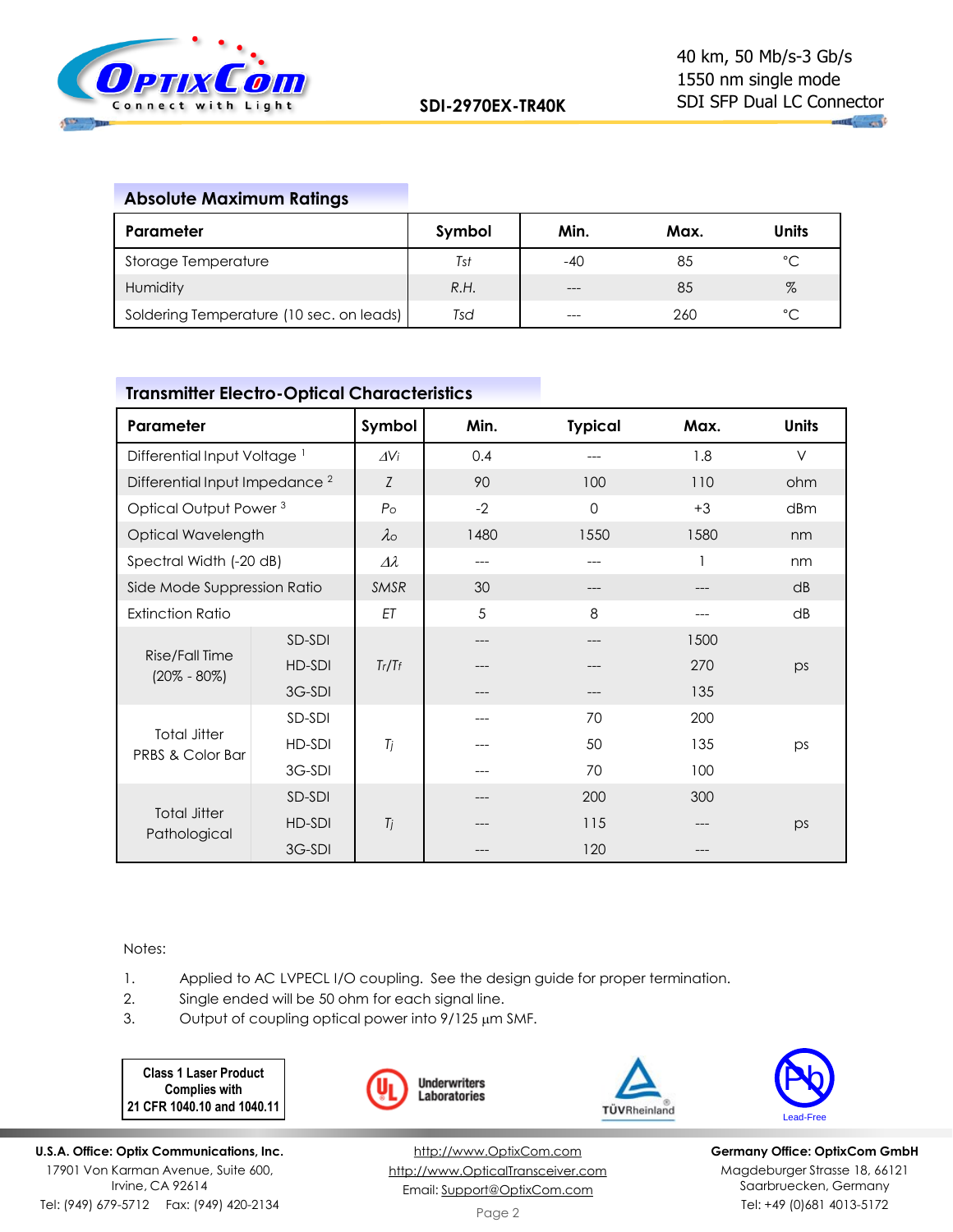

| <u>Hansminde Electro Ophoal Onaldelensiles</u> (Com a) |                       |          |                |                 |              |
|--------------------------------------------------------|-----------------------|----------|----------------|-----------------|--------------|
| Parameter                                              | Symbol                | Min.     | <b>Typical</b> | Max.            | <b>Units</b> |
| TX Disable Voltage - High                              | <b>V<sub>DH</sub></b> | 2.0      | ---            | <b>Vcc</b>      | $\vee$       |
| TX Disable Voltage - Low                               | Vdl.                  | 0        |                | 0.8             | $\vee$       |
| TX Fault Output - High                                 | $V_{FH}$              | 2.0      |                | V <sub>cc</sub> | $\vee$       |
| TX Fault Output - Low                                  | $V_{FL}$              | $\Omega$ |                | 0.8             | $\vee$       |
| TX Disable Assert Time                                 | Tass                  |          |                | 10              | $\mu$ S      |
| <b>TX Disable Deassert Time</b>                        | Tdisass               | ---      |                | 1.0             | ms           |
| Serial ID Clock Rate                                   | $f_{\rm C}$           |          |                | 280             | <b>kHz</b>   |
| Time to Initialize                                     | $T_{\alpha s}$        |          |                | 300             | ms           |
| TX Fault from Fault to Assertion                       | Tfault                | ---      |                | 100             | $\mu$ S      |
| TX Disable Time to Start Reset                         | Treset                | 10       |                |                 | μS           |

## **Transmitter Electro-Optical Characteristics (Cont'd)**







**Germany Office: OptixCom GmbH** Magdeburger Strasse 18, 66121 Saarbruecken, Germany Tel: +49 (0)681 4013-5172

**Complies with 21 CFR 1040.10 and 1040.11**

**U.S.A. Office: Optix Communications, Inc.** 17901 Von Karman Avenue, Suite 600, Irvine, CA 92614 Tel: (949) 679-5712 Fax: (949) 420-2134

[http://www.OptixCom.com](http://www.optixcom.com/) [http://www.OpticalTransceiver.com](http://www.optoictech.com/) Email: [Support@OptixCom.com](mailto:Support@optoICtech.com)

Page 3